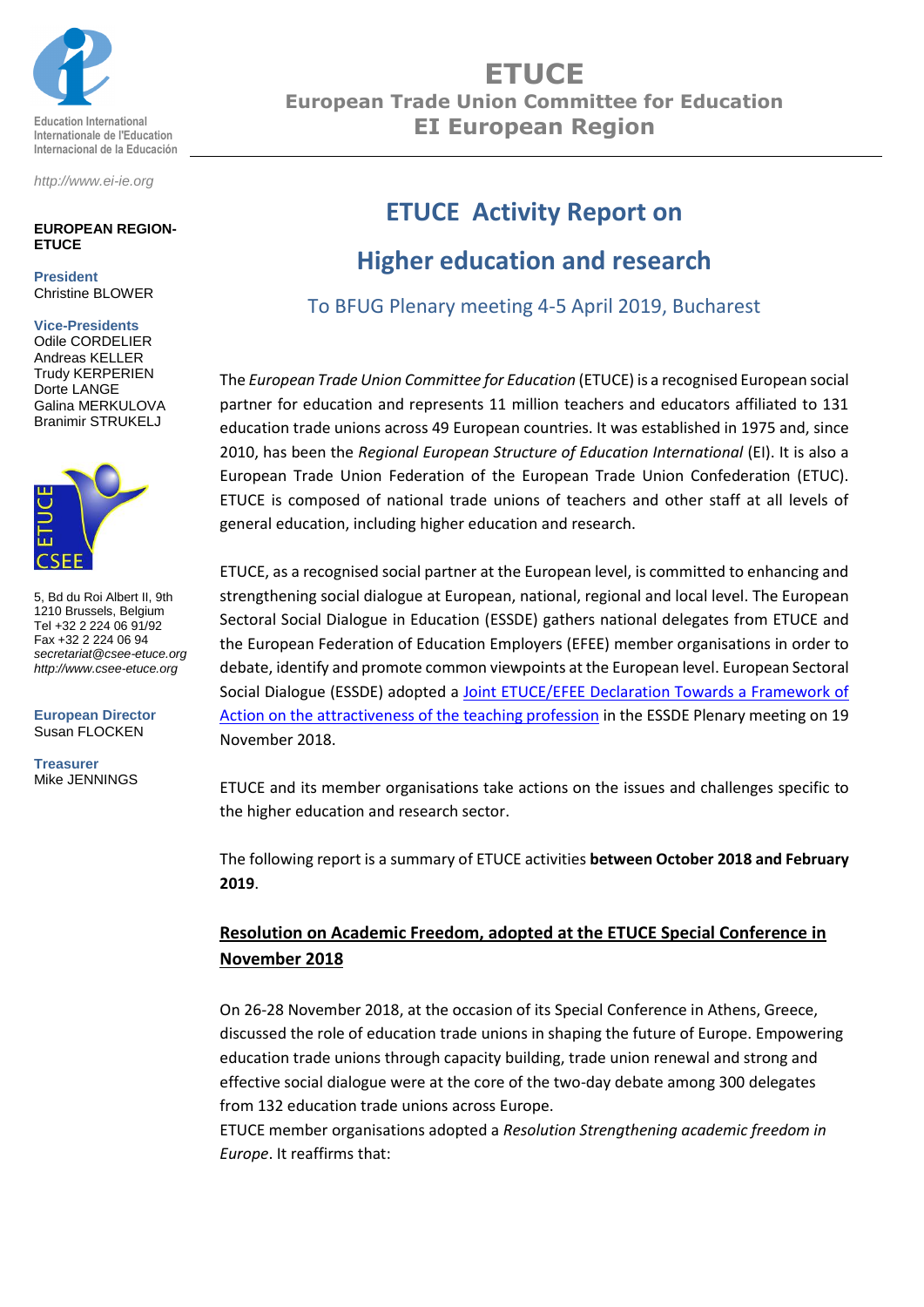- 1. A key purpose of higher education and research should be to serve the public interest through extending knowledge and fostering critical thinking in expression in staff, students and society;
- 2. Academic freedom is essential in achieving these goals and to the development of democratic life;
- 3. Institutional autonomy, collegial governance and job security are vital elements in protecting academic freedom; Institutional autonomy, however, should not be used by higher education institutions as a pretext to limit the rights of higher education staff;
- 4. Academic freedom should apply to all types of higher education staff engaged in teaching and research.

Further information: [here](https://www.csee-etuce.org/images/attachments/RS_Academic-Freedom-in-Europe_ADOPTED.pdf)

### **ETUCE Campaign: "Shape the Future of Europe with Teachers"**

ETUCE launched its "*Shape the Future of Europe with Teachers*" campaign at the Special Conference which took place in Athens in November 2018. Due to the many challenges facing Europe and its education systems, namely the privatisation of the education sector, austerity measures, the rise in xenophobia and populism and a teaching profession which fails to attract fresh graduates, ETUCE strongly felt that teachers' and education trade unionists' voices needed to be heard. In light of the European parliamentary elections in May 2019, the idea behind this campaign was to make four key demands to election candidates to raise awareness about the issues at stake.

The four key demands are:

- Quality education for all;
- Increased public investment and a more attractive teaching profession;
- Strengthened social dialogue and the involvement of education trade unions in decision-making;
- The promotion of democratic citizenship and inclusion.

Within the framework of this campaign, a public hearing was held in Brussels on 12 March 2019. A key note speech was delivered by the Education Attaché from the Permanent Representation of Romania to the EU on citizenship education and participants engaged in a panel discussion on the role of education, teachers, and academics for the future of Europe.

More information: [here](https://www.csee-etuce.org/en/actions/campaigns/shape-the-future-of-europe-with-teachers/2868-shape-the-future-of-europe-with-teachers)

## **Highlights of discussions of the ETUCE Higher Education and Research Standing Committee (HERSC)**

One key component of ETUCE's overarching action plan regarding higher education and research is the establishment of the *Higher Education and Research Standing Committee* (HERSC). This permanent body of ETUCE represents 45 ETUCE member organisations whose membership covers higher education and research staff. HERSC meets twice a year and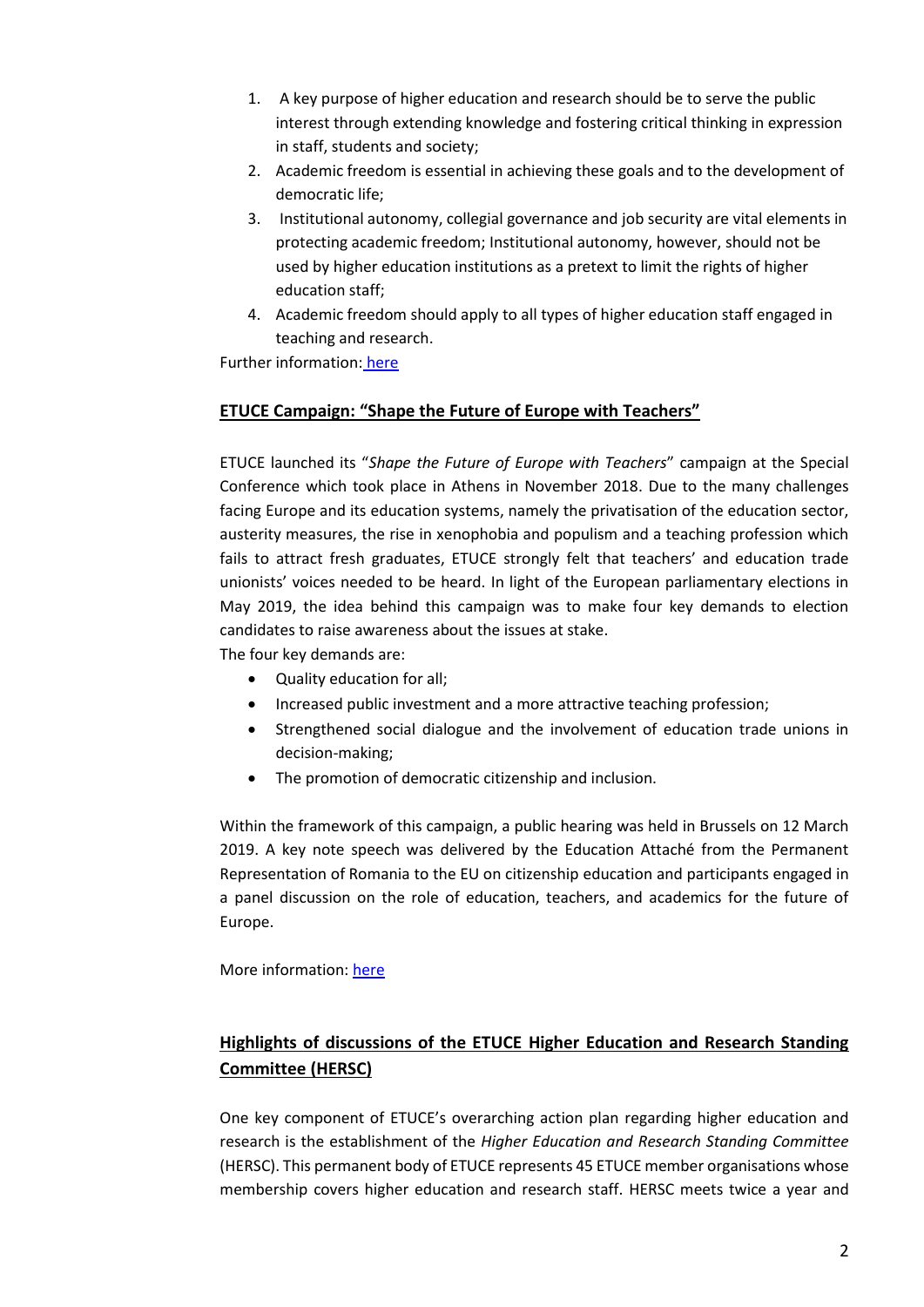discusses education trade unions' reactions to higher education and research policies in Europe.

On 21-22 February 2019, the Standing Committee met in Brussels to discuss the following issues:

- Outcomes of the Higher Education Working Group meetings of European Sectoral Social Dialogue in Education: focus on impact of digitalisation and internationalisation on staff and institutions, ensuring supportive working environments in higher education and research, equality in recruitment, retention, and in diverse career pathways in higher education.
- The Bologna Process Anniversary Conference and the 2020 Ministerial Meeting;
- Fundamental values and the social dimension in higher education;
- The work of the Observatory of the Magna Charta Universitatum;
- Challenges relating to European quality assurance agencies.

More information: [here](https://csee-etuce.org/en/news/archive/2981-job-security-is-basis-of-academic-freedom-say-higher-education-research-trade-unions?highlight=WyJoZXJzYyIsMjAxOV0=)

### **ETUCE Reaction to the Horizon Europe Programme 2021-2027**

In response to the European Commission's Horizon Europe Proposal 2021-2027, ETUCE member organisations adopted a statement which was sent to the Council of the European Union, the European Commission and rapporteurs of the European Parliament.

ETUCE welcomed the simplification of the application process, the specific measures aimed at benefiting the outermost regions, the establishment of research agendas in close liaison with the scientific community, the expectation that research must respect the code of ethics as outlined in the European Charter of Fundamental Rights, and the mention of values, inclusive and democratic societies.

However ETUCE calls for:

- all projects and institutions which are funded by the programme to prove that they respect the European Charter for Researchers and the Code of Conduct for the Recruitment of Researchers;
- more grants to be awarded to public research institutions;
- a restriction on Horizon funds being used to replace limited national budgets for research;
- increased funding for the European Research Area;
- less focus to be placed on industry-based research and innovation;
- more focus on research on the future EU-level education and training policies and on matters related to the social sciences;
- hosting institutions to respect the employment conditions of mobile researchers;
- more training to potential beneficiaries to enable them to submit quality applications;
- the protection of academic freedom of universities and freedom of research as well as the strengthening of the social dimension in higher education;
- the strengthening of the gender dimension with respect to the allocation of funding;
- researchers' rights to retain copyright to their work while promoting open access.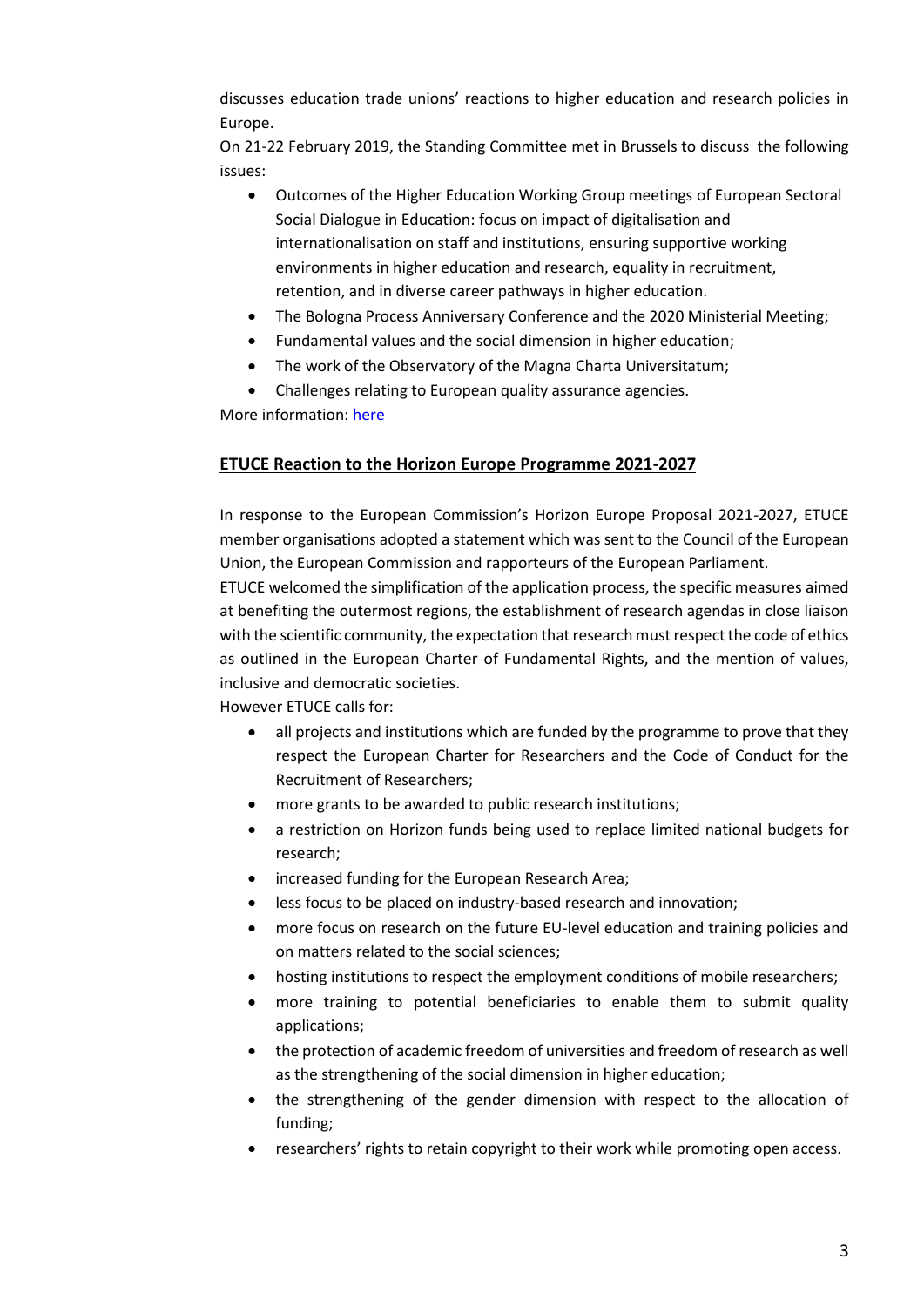#### **Funding in higher education and research**

Ensuring public funding to higher education is a crucial part of ETUCE work at the European level. The economic crisis and the ensuing creation of the European Economic Governance Coordination mechanism (European Semester) and Europe 2020 Framework have led to the increasing influence on the European coordination mechanism on national socio-economic policies, including on public higher education and research.

ETUCE's surveys proved that cuts in national public budget throughout Europe have resulted in negative consequences in quality in the education sector, including public higher education and research.

Therefore, ETUCE closely follows the process and various mechanisms of Economic and Social Governance, and more specifically the evolutions of the European Semester both as a system of economic governance and as a process of policy coordination, including in the education and training field.

The 2019 cycle of the European Semester was kicked off with the unveiling of the *Annual Growth Survey* in November 2018, and followed by the publication of the 2019 Country Reports. The Country Reports are European Commission-issued assessments of Member States' economic and social policies, and constitute a crucial basis for the *Country Specific Recommendations* CSRs. ETUCE produced a thematic overview on the content of the 2019 Country Reports, which revealed the choice of European policy makers to carry on with the promotion of business participation in universities' decisions to enhance science and business links, commercialisation of research outcomes, and increased collaboration between research, universities and enterprises, thus indicating that such initiatives will be further supported in the 2019 CSRs. The Country Reports recognised as well staff reductions and the deterioration of teaching and research conditions in higher education. The cuts in higher education investment have been the main cause of understaffed systems, precarity and low remuneration of academic staff (ES, FI, HR, IT, PL, and SI).

Following the Country reports' publication in February 2019, while welcoming the European Commission's call for enhanced investment in education and research (BG, HR, CZ, EE, FI, DE, GR, IE, IT, LV, LU, PL, RO, SK, ES, and UK), ETUCE rang an alarm bell for demands to enhance the cooperation between businesses and universities (BE, BG, HR, CZ, EE, FR, DE, LV, LT, PL, PT, SK, and SE). Though the new link between Country Reports and the EU Cohesion Policy budget can gear EU funding towards Country Reports priorities thus promoting quality inclusive education by enhancing access to and provision of tertiary education, teachers' competences and funding for education infrastructure, ETUCE denounces the detrimental effects of opening such EU public funding to market opportunities and blending finances in higher education and research.

Education trade unions have publicly opposed these trends, as they risk enhancing the commercialisation and privatisation of higher education and research, and therefore pose